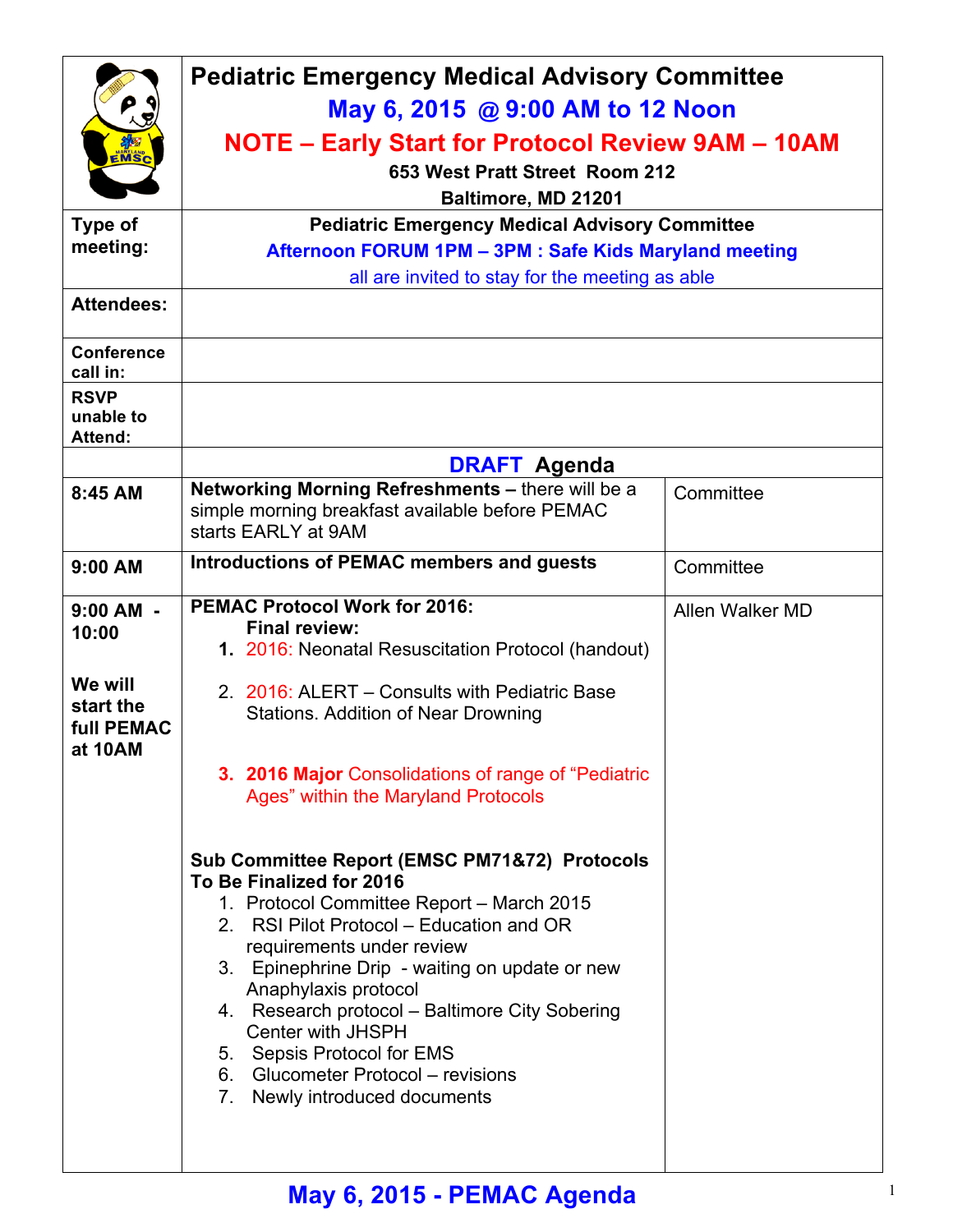|          | Ongoing Review for 2017 consideration: Withholding or<br>termination of resuscitation in pediatric out-of-hospital<br>traumatic cardiopulmonary arrest. Reference article in<br>Pediatrics. 2014 Apr; 133(4): e1104-16.; Kentucky COPE<br>grant                                             |                                                       |
|----------|---------------------------------------------------------------------------------------------------------------------------------------------------------------------------------------------------------------------------------------------------------------------------------------------|-------------------------------------------------------|
| 10:00 AM | Other topics or protocol change suggestions<br><b>Welcome &amp; Introductions</b>                                                                                                                                                                                                           |                                                       |
|          | 1. Second introduction of those present & on phone<br>2. Quick Review of Go To Meeting participant access<br>3. List of Documents & Committee Reports posted on<br>the website                                                                                                              | Linda Arapian RN<br>Cyndy Wright Johnson<br><b>RN</b> |
| 10:10 AM | <b>PEMAC Business:</b>                                                                                                                                                                                                                                                                      | Linda Arapian RN                                      |
|          | 1. Review of March 2015 Minutes<br>2. 2015 Meetings schedule posted online, please<br>contact Sue Catterton for hard copy of the dates                                                                                                                                                      | Cyndy Wright Johnson<br><b>RN</b>                     |
| 10:15 AM | <b>Update on EMSC Performance Measures -</b><br><b>EMSC PM 73 - Ambulance Equipment</b><br>1) VAIP 2014 - posted on line and in effect.                                                                                                                                                     | Cyndy Wright Johnson<br><b>RN</b>                     |
|          | 2) Work Group on Minimum Equipment standards<br>for all ground vehicles meeting on March 3 <sup>rd</sup>                                                                                                                                                                                    | Lisa Chervon MS NRP                                   |
|          | <b>EMSC PM 74 - Pediatric ED Categorization</b><br>1) APLS Courses: 2015 Schedule of courses see<br>below                                                                                                                                                                                   | Allen Walker MD                                       |
|          | 2) ENPC course availability in rural areas -<br>feedback needed                                                                                                                                                                                                                             | Cyndy Wright Johnson<br><b>RN</b>                     |
|          | 3) PCAR course at CNHS March 16 & 17, 2015 -<br>feedback                                                                                                                                                                                                                                    |                                                       |
|          | 4) Pediatric Ready EDS- three levels have been<br>drafted based upon NPRP responses and data<br>analysis. Similar processes in place in<br>neighboring states.                                                                                                                              |                                                       |
|          | <b>EMSC PM 76 &amp; 77:</b><br>1. Pediatric Base Station Courses:<br>March 12, 2015 - Howard County 9AM-12Noon<br>July 9, 2015 - CNHS UMC Campus 9AM-12Noon<br>September 10, 2015 - Howard County 9AM-12Noon                                                                                |                                                       |
|          | Pediatric QIC/DART will consider 2016 course<br>schedule based upon feedback to short online<br>survey of both pediatric base stations and pediatric &<br>neonatal transport teams.<br><b>EMSC PM 78 - Conferences for 2015 and APLS -</b><br>see discussion under Educational report below |                                                       |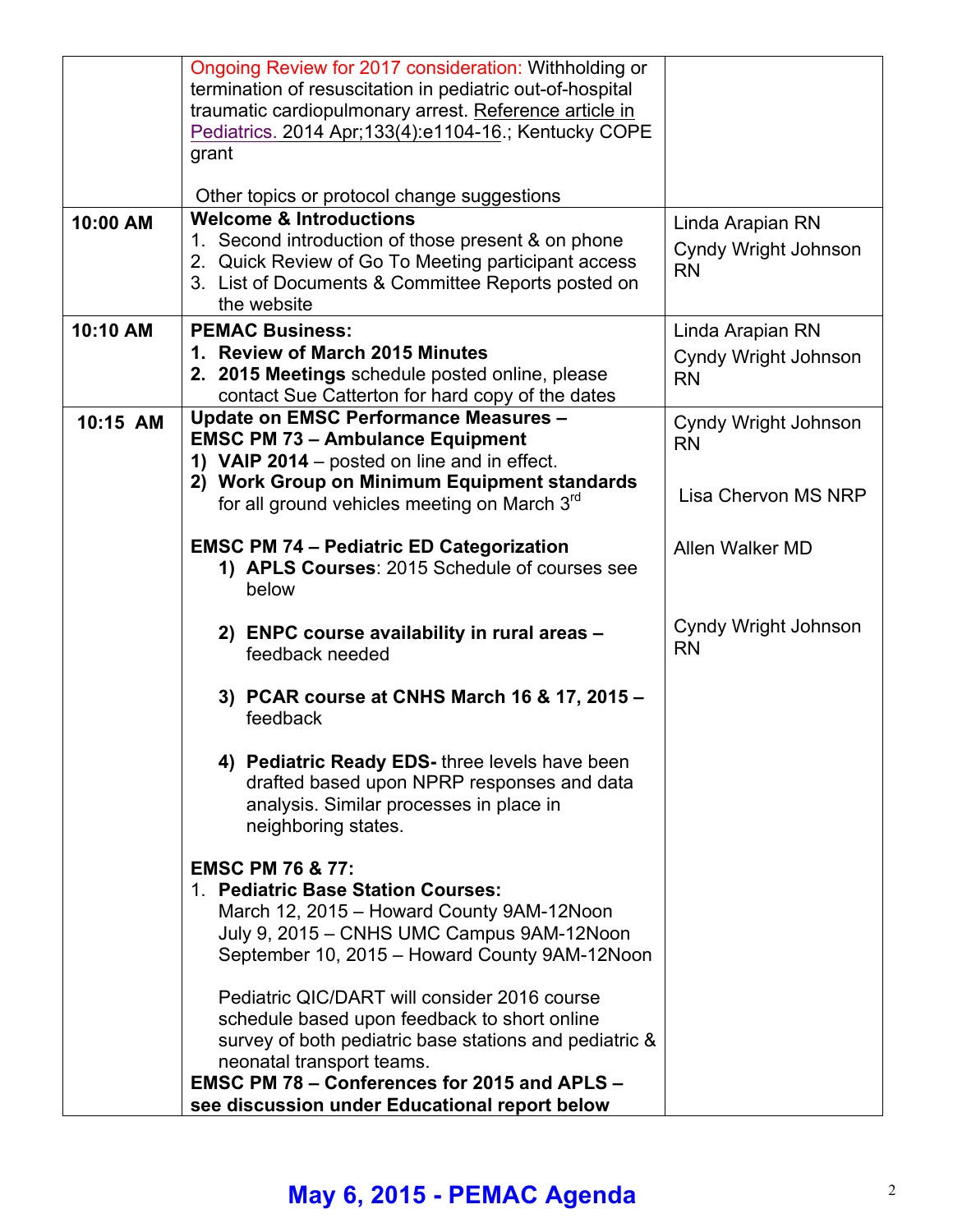| 10:30 | <b>EDUCATION Sub Committee</b>                                                            | Danielle Joy RN             |
|-------|-------------------------------------------------------------------------------------------|-----------------------------|
|       | 1. PEPP $3^{rd}$ Edition – BLS Courses as preconference                                   | <b>NREMTP</b>               |
|       | in 2015                                                                                   |                             |
|       | 2. APLS - New Dates for 2015                                                              | Danielle Joy                |
|       |                                                                                           |                             |
|       | 3. BLS Committee                                                                          | EL&C                        |
|       | 4. ALS Committee                                                                          | EL&C                        |
|       | 5. 2016 NEW TOPICS for Conference Planning                                                | Danielle Joy                |
|       | 6. Other Educational opportunities                                                        | Committee                   |
| 10:45 | <b>Family Centered Care Sub Committee</b>                                                 | Mary Ellen Wilson RN        |
|       | 1. EMSC National FAN conference calls                                                     |                             |
|       | 2. Panda Bear Mascot program for outreach to children                                     |                             |
|       | and families.                                                                             |                             |
|       | 3. Review of Right Care Awards (& Star of Life Awards)<br>will be April 14, 2015 @ MIEMSS |                             |
| 11:00 | <b>Maryland Organizations &amp; Committees</b>                                            |                             |
|       |                                                                                           | Jen Anders MD               |
|       | <b>AAP Updates</b>                                                                        | Cyndy Wright Johnson        |
|       | $\triangleright$ Maryland update – COPEM & COVIPP                                         | <b>RN</b>                   |
|       | $\triangleright$ National update – COPEM                                                  |                             |
|       | ACEP Updates - new website & management                                                   | Kathy Brown MD              |
|       | www.mdacep.org                                                                            | Kathy Brown MD              |
|       | $\triangleright$ Maryland update – EMS Committee                                          |                             |
|       | > Maryland's NEW - Pediatric Committee                                                    |                             |
|       | ENA Updates - www.mdena.org (NEW website live)                                            | Barabara Ayd RN             |
|       | Annual Meeting - May 12 & 13, 2015 @ MITAGS                                               |                             |
|       | $\triangleright$ State report                                                             |                             |
|       | $\triangleright$ Local updates                                                            |                             |
|       | $\triangleright$ Maryland ENA Regional Conferences                                        |                             |
|       | $\triangleright$ February National State Leaders Meeting update                           | Linda Arapian RN            |
|       | <b>SCHOOL HEALTH Updates</b>                                                              |                             |
|       | $\triangleright$ School Health committee(s) update                                        | Laurel Moody RN             |
|       | ▶ Update on School Emergency Health Guidelines                                            |                             |
|       |                                                                                           |                             |
|       | <b>Critical Care Updates</b>                                                              | Liz Berg RN                 |
|       | $\triangleright$ AACN                                                                     | <b>Charlotte Glicksman</b>  |
|       | $\triangleright$ AAP                                                                      | MD/ Jason Custer MD         |
|       | <b>Commercial Ambulance Service Advisory</b>                                              |                             |
|       | Committee (CASAC @ MIEMSS)                                                                | <b>Charles Boone</b>        |
|       | $\triangleright$ NPR Courses - 2015                                                       | <b>NREMTP</b>               |
|       | (SOCALR handling registration)                                                            | <b>Jill Dannenfelser RN</b> |
|       | July 15, 2015 (W) @ Simulation Center at UMMS                                             |                             |
|       | October 8, 2015 (TH) @ Simulation Center at UMMS                                          |                             |
|       |                                                                                           |                             |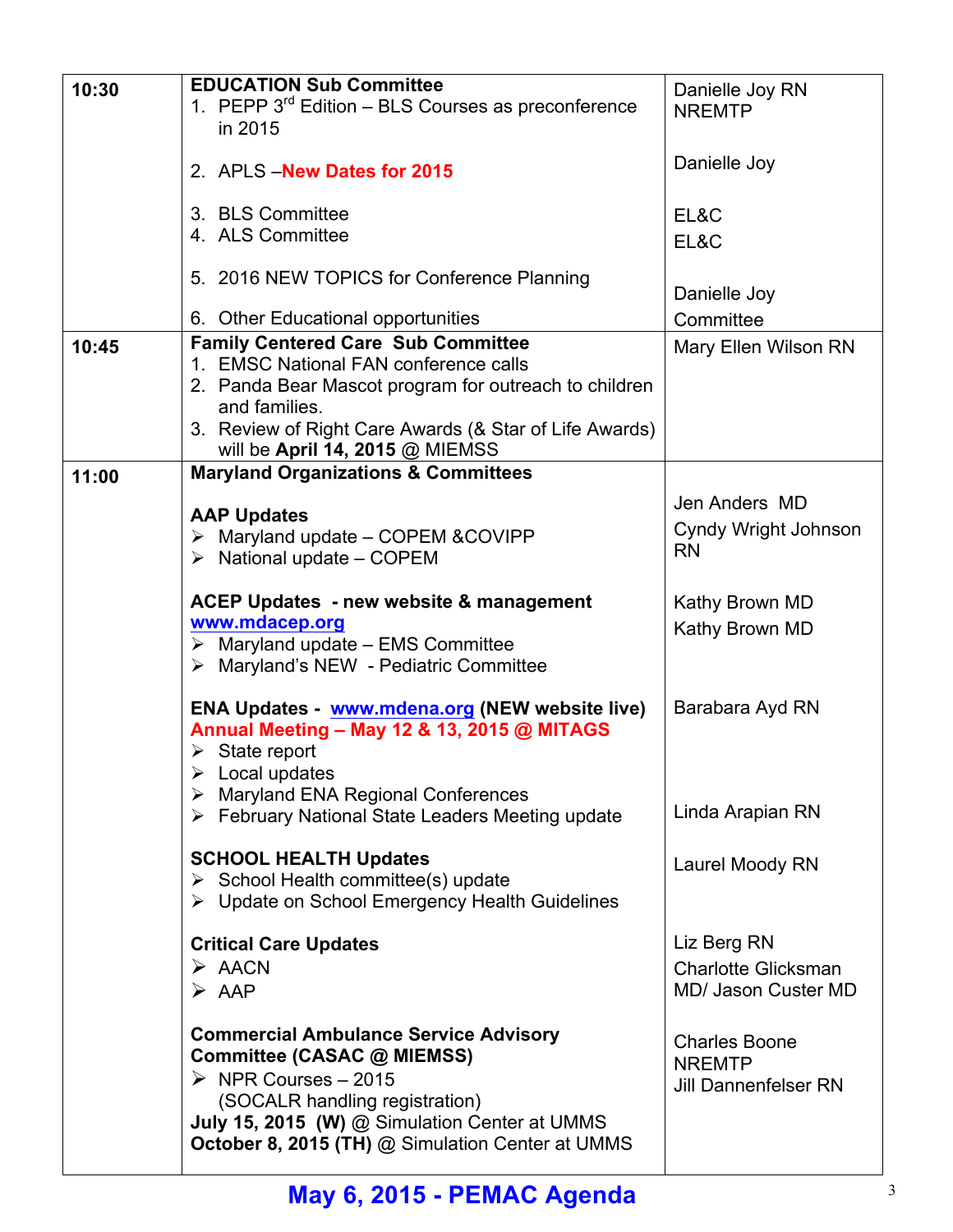|       | $\triangleright$ SCT subcommittee<br>$\triangleright$ Neonatal subcommittee                                                                                                                                                                                                                                          |                                                                                 |
|-------|----------------------------------------------------------------------------------------------------------------------------------------------------------------------------------------------------------------------------------------------------------------------------------------------------------------------|---------------------------------------------------------------------------------|
|       | Jurisdictional Affairs Committee (JAC @ MIEMSS)<br>$\triangleright$ BLS<br>$\triangleright$ ALS<br>Instructors<br>≻                                                                                                                                                                                                  | <b>Jim Richardson EMTB</b><br><b>Judy Micheliche NRP</b><br>Paul Massarelli NRP |
| 11:30 | <b>Research and EVBG update</b><br>1. EMSC TI Grant updates                                                                                                                                                                                                                                                          | Committee                                                                       |
|       | 2. Maryland Pediatric DART - Data Analysis &<br><b>Research Team</b>                                                                                                                                                                                                                                                 | Jen Anders MD                                                                   |
| 11:45 | <b>Injury Prevention Sub Committee &amp; Updates</b><br><b>Please see Summaries from:</b>                                                                                                                                                                                                                            | <b>Rich Lichenstein MD</b>                                                      |
|       | 1. EMSC: CPS & OP Healthcare Project (SHA)<br>Tween Passenger Safety project please contact<br>Susanne Ogaitis-Jones @ cps@miemss.org for<br>materials and information                                                                                                                                               | Susanne Ogaitis Jones<br><b>MPH</b>                                             |
|       | 2. Safe Kids<br>❖ Maryland Safe Kids Meetings 2015 – March &<br>September<br>❖ Medication Safety Grant summary<br>❖ April Home Safety new program coming<br>(Nationwide Insurance new sponsor)<br>❖ Safe Routes Safe Kids Global petition -<br>signatures are still being requested at<br>www.savekidslives2015.org/ | Cyndy Wright Johnson<br><b>RN</b>                                               |
|       | 3. Maryland Risk Watch/MSFA-please see handout<br>online. We need volunteers for the 2015 MSFA<br>Convention in June - email <b>FAN@miemss.org</b>                                                                                                                                                                   | www.msfa.org                                                                    |
|       | 4. ENA: IQSIP – Institute for Quality, Safety and Injury<br>Prevention updates @ ENA national website                                                                                                                                                                                                                |                                                                                 |
|       | 5. Maryland American Trauma Society - May is<br>Trauma Month – 3 D focus materials are online                                                                                                                                                                                                                        | www.amtrauma.org                                                                |
|       | 6. Partnership for Safer Maryland - Spring meeting:<br><b>Preventing Motor Vehicle Injuries Across</b><br>Generations: Tuesday, March 10, 2015 from 10:00<br>a.m. - 1:00 p.m. @ CCBC - Catonsville Student<br>Services Building, Room 4                                                                              | safermaryland.org                                                               |
|       | 7. Other Projects/ Programs                                                                                                                                                                                                                                                                                          |                                                                                 |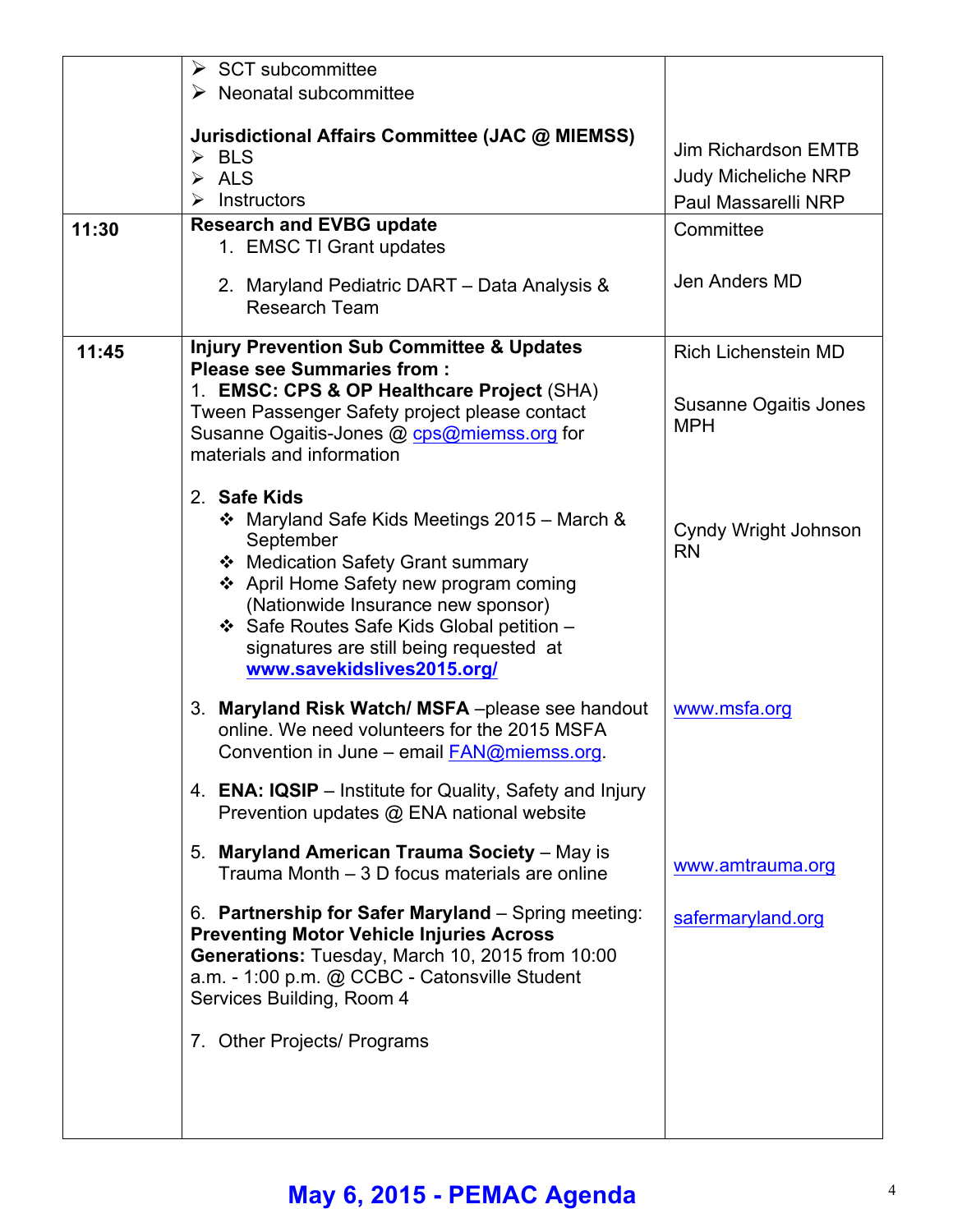| 11:55                         | <b>Old Business</b>                                                                                               | Committee                |
|-------------------------------|-------------------------------------------------------------------------------------------------------------------|--------------------------|
| 11:55                         | <b>New Business</b>                                                                                               | Committee                |
| 12:00 Noon                    | <b>Adjournment and End of PEMAC GO TO Meeting</b>                                                                 |                          |
|                               |                                                                                                                   |                          |
| $12:30 - 3$<br><b>PM</b>      | FAN Council special workgroup on EMSC Panda<br><b>Mascot-OPTIONAL</b>                                             | <b>Mary Ellen Wilson</b> |
| <b>Next</b><br><b>Meeting</b> | July 1, 2015 (Wednesday)<br>First Wednesday AM meeting 9:30 - 12Noon<br><b>Educational Forum in the Afternoon</b> |                          |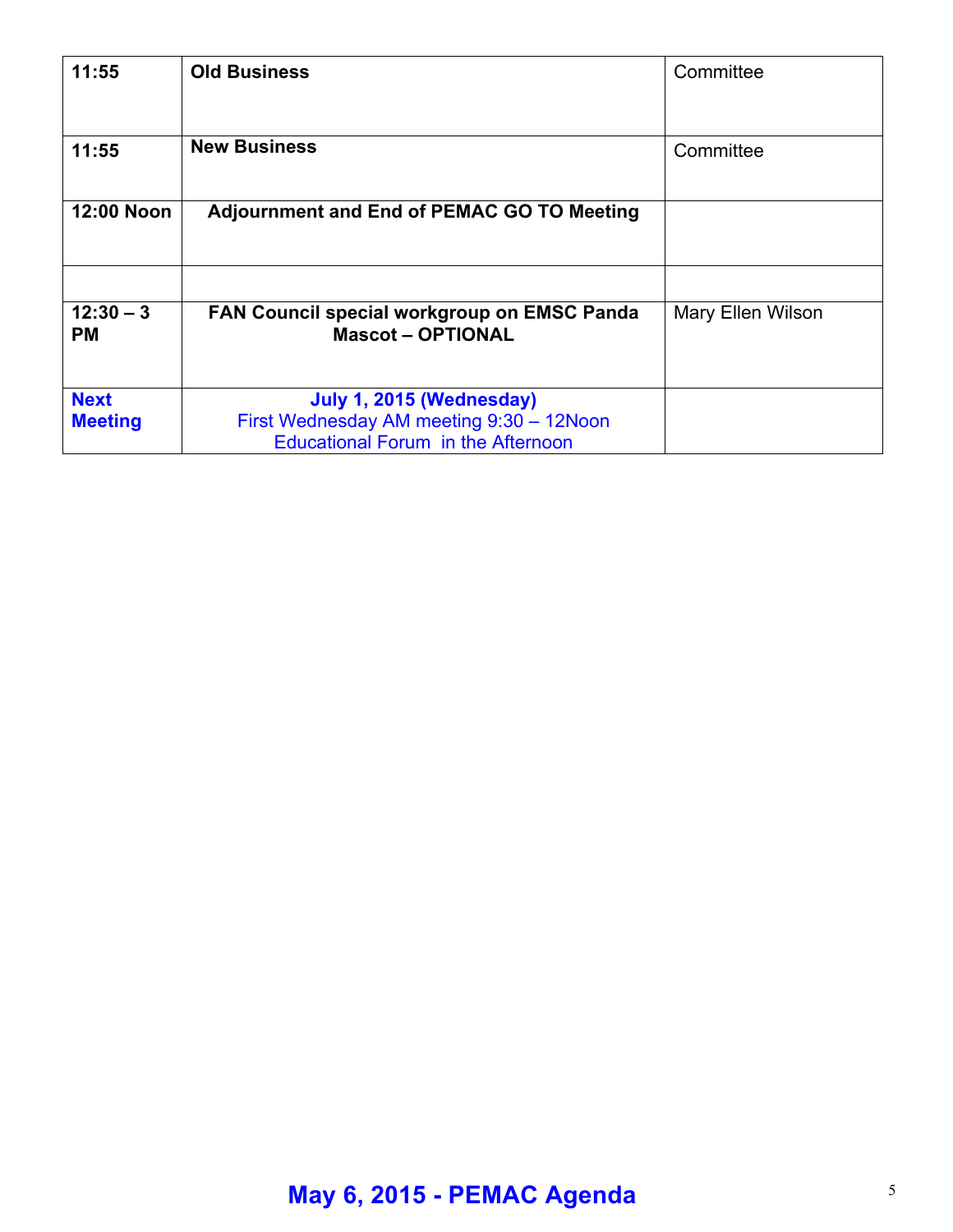|                                                                                     | <b>Pediatric Emergency Medical Advisory Committee</b>                                                                                                                                                                                                                                                                                                                                                                                                                                                                                                                                                                                                                                                                              |                 |  |
|-------------------------------------------------------------------------------------|------------------------------------------------------------------------------------------------------------------------------------------------------------------------------------------------------------------------------------------------------------------------------------------------------------------------------------------------------------------------------------------------------------------------------------------------------------------------------------------------------------------------------------------------------------------------------------------------------------------------------------------------------------------------------------------------------------------------------------|-----------------|--|
|                                                                                     | May 6, 2015 @ 9:00 AM to 12 Noon                                                                                                                                                                                                                                                                                                                                                                                                                                                                                                                                                                                                                                                                                                   |                 |  |
|                                                                                     | <b>NOTE - Early Start for Protocol Review 9AM - 10AM</b>                                                                                                                                                                                                                                                                                                                                                                                                                                                                                                                                                                                                                                                                           |                 |  |
| EMSC                                                                                | 653 West Pratt Street Room 212                                                                                                                                                                                                                                                                                                                                                                                                                                                                                                                                                                                                                                                                                                     |                 |  |
|                                                                                     | Baltimore, MD 21201                                                                                                                                                                                                                                                                                                                                                                                                                                                                                                                                                                                                                                                                                                                |                 |  |
| Type of                                                                             | <b>Pediatric Emergency Medical Advisory Committee</b>                                                                                                                                                                                                                                                                                                                                                                                                                                                                                                                                                                                                                                                                              |                 |  |
| meeting:                                                                            | <b>Afternoon FORUM 1PM - 3PM : FAN Council Meeting</b>                                                                                                                                                                                                                                                                                                                                                                                                                                                                                                                                                                                                                                                                             |                 |  |
| <b>Attendees:</b>                                                                   | Robert Wack MD; Daniel Ochsenschlager MD; Mary Ellen Wilson RN; Paul Massarelli<br>NREMTP; Linda Arapian RN; William Thompson MS; Lisa Chervon NRP; Bill Adams<br>NREMTP; Cynthia Wright-Johnson RN; Sue Catterton; Jennifer Anders MD; Danielle Joy<br>RN; Charles Boone NREMTP; Jill Dannenfelser EMT-B; Dylan Stewart MD; Cathy Park<br>RN: Emily Dorosz RN; Laurel Moody RN; Nicolas Wyhs PhD; Karen Keller MD                                                                                                                                                                                                                                                                                                                 |                 |  |
| <b>Conference</b><br>call in:                                                       | Karen O'Connell MD; Allen Walker MD; Kathleen Brown MD; Judy Micheliche NREMTP;<br>Elizabeth Berg RN; Richard Lichenstein MD, Danielle Joy RN NRP                                                                                                                                                                                                                                                                                                                                                                                                                                                                                                                                                                                  |                 |  |
| <b>RSVP</b><br>unable to<br><b>Attend:</b>                                          | <b>Jim Richardson EMTB</b>                                                                                                                                                                                                                                                                                                                                                                                                                                                                                                                                                                                                                                                                                                         |                 |  |
|                                                                                     | <b>Agenda with Minutes</b>                                                                                                                                                                                                                                                                                                                                                                                                                                                                                                                                                                                                                                                                                                         |                 |  |
| 9:00 AM                                                                             | <b>Introductions of PEMAC members and guests</b>                                                                                                                                                                                                                                                                                                                                                                                                                                                                                                                                                                                                                                                                                   | Committee       |  |
| $9:00$ AM -<br>10:00<br>We will start<br>the full<br><b>PEMAC at</b><br><b>10AM</b> | <b>PEMAC Protocol Work for 2016:</b><br><b>Final review:</b><br>1. 2016: Neonatal Resuscitation Protocol (handout) was<br>reviewed and approved to go to PRC at their May<br>meeting next week. Changes will be made to both<br>BLS & ALS pages. In addition to the standard protocol<br>rollout - EMSC faculty made a commitment to teach                                                                                                                                                                                                                                                                                                                                                                                         | Allen Walker MD |  |
|                                                                                     | workshops in the 2016 conference schedule.<br>2. 2016: ALERT – Consults with Pediatric Base Stations<br>after a child has experienced any type of Drowning.<br>The term "Near Drowning" should be removed from<br>the protocol per CDC, AAP and ACEP new<br>definitions. Forward to PRC for May Meeting.<br>3. 2016 Consolidations of range of "Pediatric Ages"                                                                                                                                                                                                                                                                                                                                                                    |                 |  |
|                                                                                     | within the Maryland Protocols discussion was led by<br>Allen Walker MD. After review of the concept<br>document, PEMAC reviewed the page by page<br>changes that would occur if the template for 7 distinct<br>ages were adopted. At the conclusion of a lengthy<br>discussion the following questions were posed to<br>PEMAC for consideration and June Conference call:<br>a) Pediatric Trauma and Burn definition is a child who<br>has not reached their 15 <sup>th</sup> birthday (under 15 years of<br>age)<br>b) Pediatric Medical age definition $-$ currently for<br>stroke and cardiac this is 18 yoa – consider the<br>impact on other protocols if medical pediatric<br>definition is 18. While hospitals (NACHRI) may |                 |  |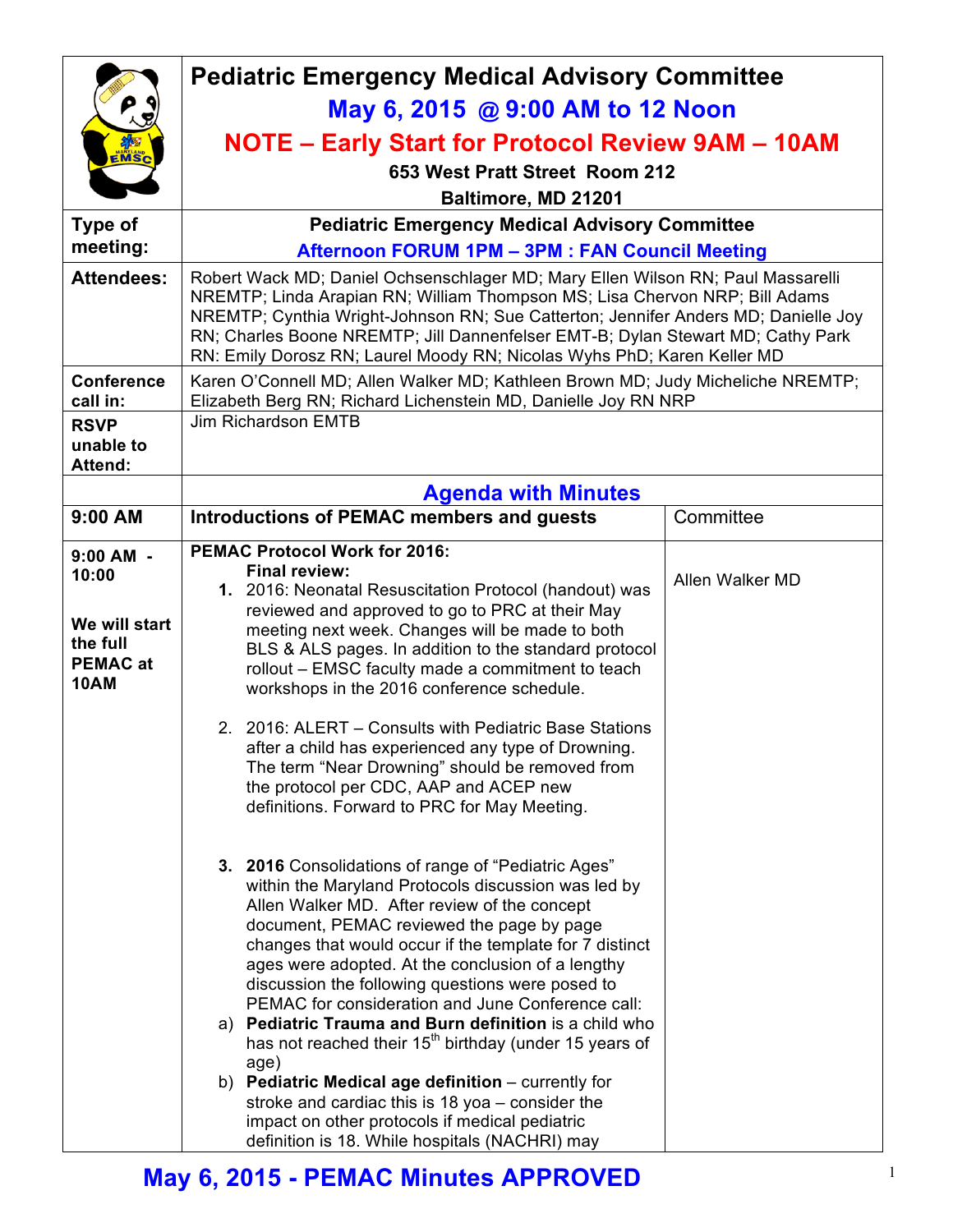|          | practice with 21 or 25 this was determined to be not<br>applicable for EMS triage and transport.<br>c) Age definition for Toddler and Preschoolers – specific<br>clinical protocols were written for either a maximum<br>age of 2 or of 3. PEMAC members are to review<br>these protocols for discussion at June conference<br>call. Please pay attention to ALTE, Croup, and Pain<br>especially.<br>Sub Committee Report (EMSC PM71&72) Protocols To |                                                       |
|----------|-------------------------------------------------------------------------------------------------------------------------------------------------------------------------------------------------------------------------------------------------------------------------------------------------------------------------------------------------------------------------------------------------------------------------------------------------------|-------------------------------------------------------|
|          | <b>Be Finalized for 2016</b><br>4. Protocol Committee Report - March 2015 discussion<br>included the following:<br>RSI Pilot Protocol - Education and OR requirements<br>➤<br>under review<br>Epinephrine Drip - waiting on update or new<br>≻<br>Anaphylaxis protocol<br>Research protocol - Baltimore City Sobering Center<br>$\blacktriangleright$<br>with JHSPH                                                                                   |                                                       |
|          | $\triangleright$ Sepsis Protocol for EMS – PEMAC to discussion at<br>length in July.<br>$\triangleright$ Glucometer Protocol – revisions presented by Emily<br>Dorosz RN with final vote in July.<br>Ongoing Review for 2017 consideration: Withholding or<br>termination of resuscitation in pediatric out-of-hospital                                                                                                                               |                                                       |
|          | traumatic cardiopulmonary arrest. Reference article in<br>Pediatrics. 2014 Apr; 133(4): e1104-16.; Kentucky COPE<br>grant<br>In order to leave time for other topics on the agenda, new<br>protocol ideas were postponed until July meeting.                                                                                                                                                                                                          |                                                       |
| 10:00 AM | <b>Welcome &amp; Introductions</b><br>1. Second introduction of those present & on phone<br>2. Quick Review of Go To Meeting participant access<br>3. List of Documents & Committee Reports posted on the<br>website                                                                                                                                                                                                                                  | Linda Arapian RN<br>Cyndy Wright Johnson<br><b>RN</b> |
| 10:10 AM | <b>PEMAC Business:</b><br>1. Review of March 2015 Minutes - please review the<br>minutes and provide input at the July meeting or send<br>recommendations to Cyndy via email.<br>2. 2015 Meetings schedule posted online, please contact<br>Sue Catterton for hard copy of the dates                                                                                                                                                                  | Linda Arapian RN<br>Cyndy Wright Johnson<br><b>RN</b> |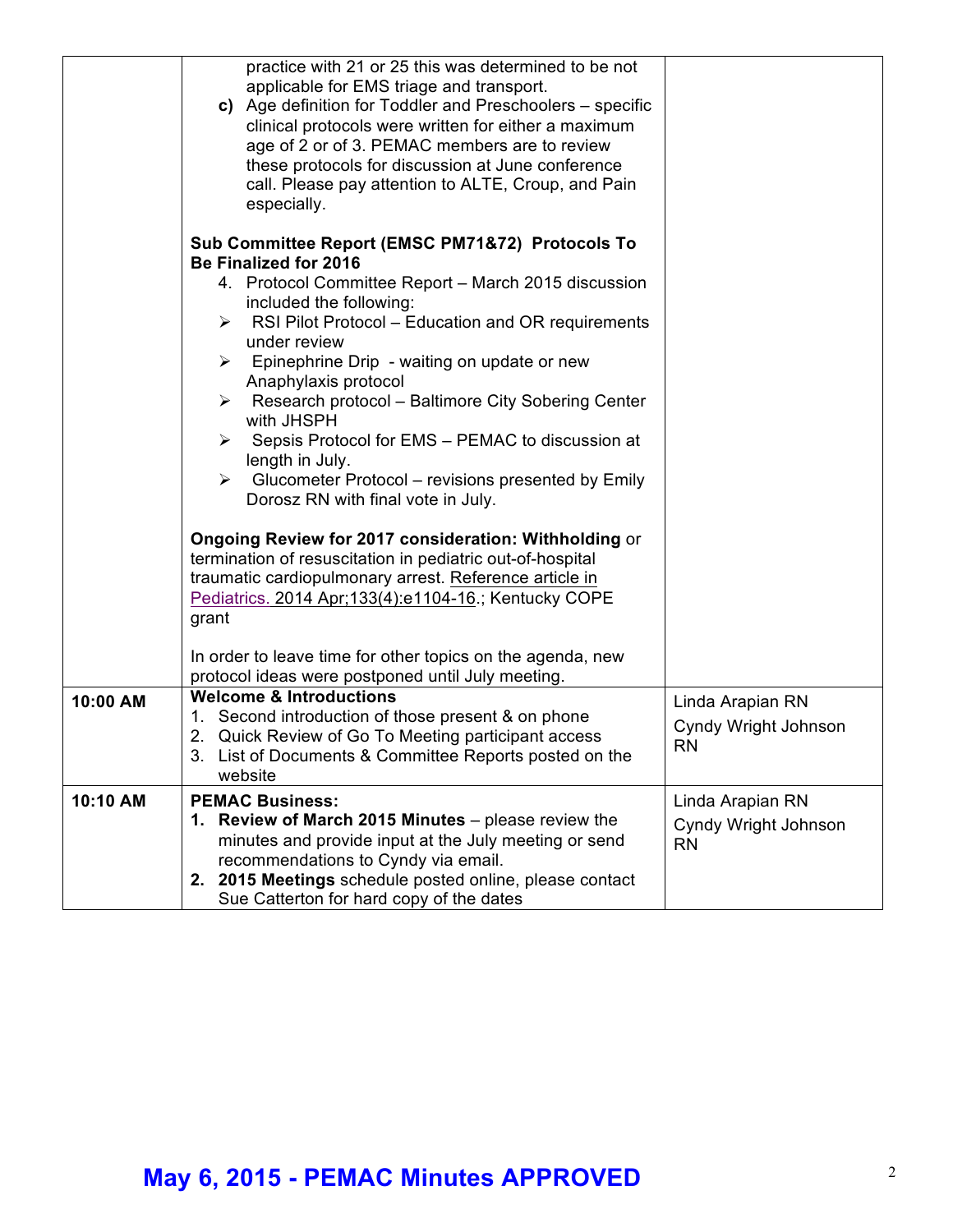| 10:15 AM | <b>Update on EMSC Performance Measures -</b><br><b>EMSC PM 73 - Ambulance Equipment</b><br>1) VAIP 2014 – posted on line and in effect.<br>2) Work Group on Minimum Equipment standards for all                                                                                                                                                                                                     | Cyndy Wright Johnson<br><b>RN</b> |
|----------|-----------------------------------------------------------------------------------------------------------------------------------------------------------------------------------------------------------------------------------------------------------------------------------------------------------------------------------------------------------------------------------------------------|-----------------------------------|
|          | ground vehicles meeting in March and April included<br>review of all types of EMS vehicles. The goal is to have<br>every vehicle in the state inspected to this Minimum List<br>to care for one patient. The Seal of Excellence will remain<br>the Gold Standard and include two patients. The group<br>will vote on the proposed list at the next meeting and<br>move on to process of inspection. | Lisa Chervon MS NRP               |
|          | <b>EMSC PM 74 - Pediatric ED Categorization</b><br>1) APLS Courses: 2015 Schedule of courses has been<br>set and locations secured. Danielle has sent<br>DODDLE poll out to faculty to finalize the teaching<br>schedules. Flyer was distributed.                                                                                                                                                   | Allen Walker MD                   |
|          | 2) ENPC course availability in rural areas - feedback<br>needed from ENA chapters and western MD SIG.                                                                                                                                                                                                                                                                                               | ENA input                         |
|          | 3) PCAR course at CNHS March 16 & 17, 2015 -<br>feedback was very positive based upon written<br>evaluation. Only WMHS accepted the scholarship to<br>attend offered by Maryland EMSC.                                                                                                                                                                                                              | Cyndy Wright Johnson<br><b>RN</b> |
|          | 4) Pediatric Ready EDS- three levels have been drafted<br>based upon NPRP responses and data analysis.<br>Similar processes in place in neighboring states.                                                                                                                                                                                                                                         |                                   |
|          | <b>EMSC PM 76 &amp; 77:</b><br>1. Pediatric Base Station Courses:<br>March 12, 2015 - Howard County 9AM-12Noon<br>July 9, 2015 - CNHS UMC Campus 9AM-12Noon<br>September 10, 2015 - Howard County 9AM-12Noon                                                                                                                                                                                        | Cyndy Wright Johnson<br><b>RN</b> |
|          | Pediatric QIC/DART will consider 2016 course schedule<br>based upon feedback to short online survey of both<br>pediatric base stations and pediatric & neonatal transport<br>teams.                                                                                                                                                                                                                 |                                   |
|          | <b>EMSC PM 78 - Conferences for 2015 and APLS - see</b><br>discussion under Education report below                                                                                                                                                                                                                                                                                                  |                                   |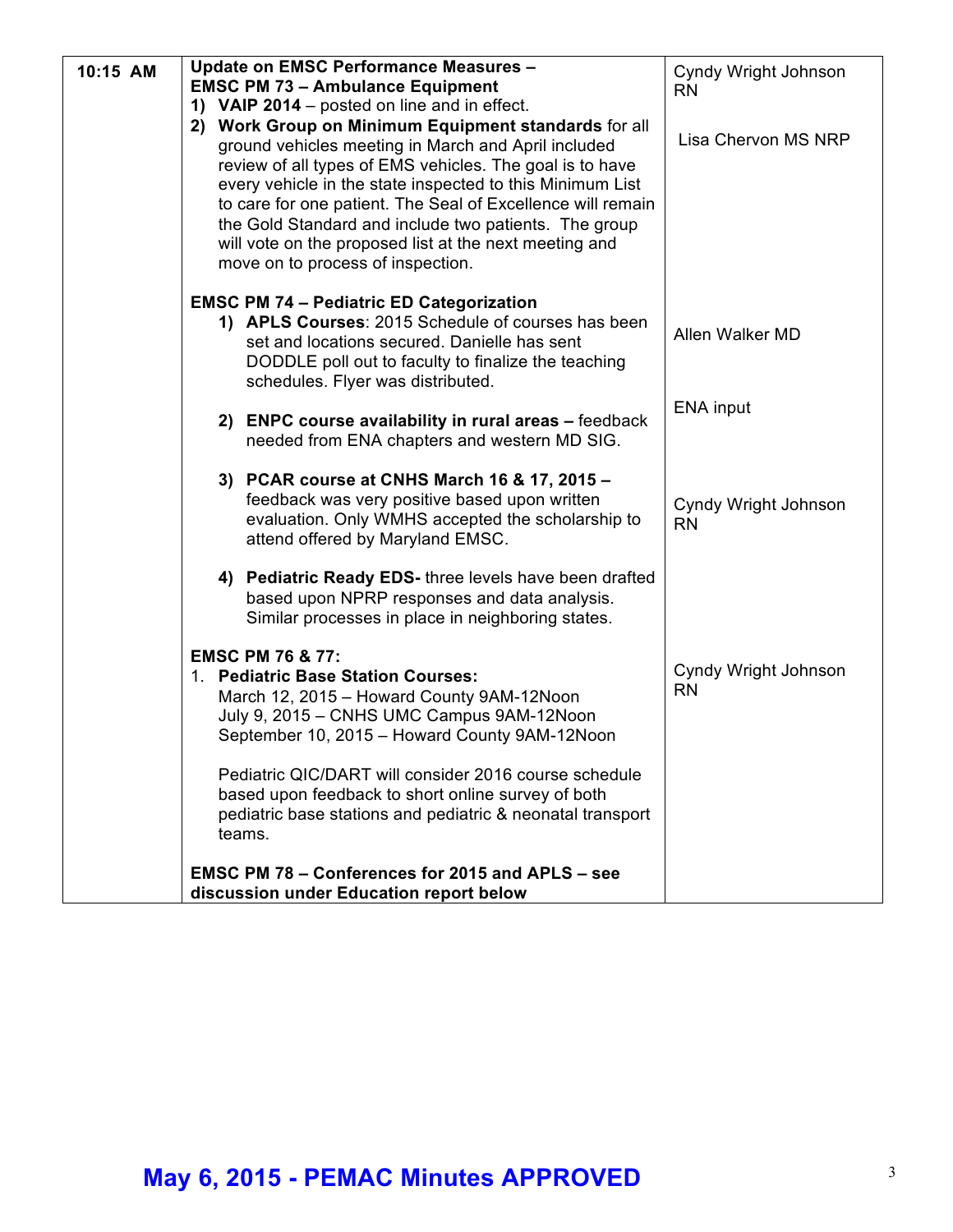| 10:30 | <b>EDUCATION Sub Committee</b><br>1. PEPP $3^{rd}$ Edition – BLS Courses as preconference in<br>2015 have been well attended. Feedback from faculty<br>and participants is that the course information requires                                                                                                                                                                                                                                                                                | Danielle Joy RN NREMTP       |
|-------|------------------------------------------------------------------------------------------------------------------------------------------------------------------------------------------------------------------------------------------------------------------------------------------------------------------------------------------------------------------------------------------------------------------------------------------------------------------------------------------------|------------------------------|
|       | more than a one 8 (or 9) hour day. Discussion will<br>continue at the July Education Forum.                                                                                                                                                                                                                                                                                                                                                                                                    |                              |
|       | 2. APLS -New Dates for 2015 - See Registration Flyer.<br>3. BLS Committee - no report<br>4. ALS Committee - no report                                                                                                                                                                                                                                                                                                                                                                          | Danielle Joy<br>EL&C<br>EL&C |
|       | 5. 2016 NEW TOPICS for Conference Planning -please<br>send suggestions to pepp@miemss.org                                                                                                                                                                                                                                                                                                                                                                                                      | Danielle Joy                 |
|       | 6. Maryland EMSC will be hosting a focus group for<br>NASEMSO on their Pediatric EMS Education Toolkit -<br>online resource for instructors. Feedback to be shared at<br>the July meeting.<br>Hopkins is hosting at TBI conference on May 16, 2015.<br>7.                                                                                                                                                                                                                                      | Cyndy Wright Johnson         |
| 10:45 | <b>Family Centered Care Sub Committee</b>                                                                                                                                                                                                                                                                                                                                                                                                                                                      | Mary Ellen Wilson RN         |
|       | 1. EMSC National FAN conference calls - no new                                                                                                                                                                                                                                                                                                                                                                                                                                                 |                              |
|       | information.<br>2. Panda Bear Mascot program for outreach to children and<br>families is almost ready to launch. MSFA Convention will<br>be the pilot for this education and outreach.                                                                                                                                                                                                                                                                                                         |                              |
|       | 3. Review of Right Care Awards (& Star of Life Awards) was<br>held on April 14, 2015 @ MIEMSS. And the Awards<br>Ceremony will be May 19, 2015 at the Senate Office<br>Building. Four children will be receiving awards and Holly<br>Trego from Cecil County DES is receiving the EMSC Star<br>of Life Award.                                                                                                                                                                                  |                              |
| 11:00 | <b>Maryland Organizations &amp; Committees</b><br><b>AAP Updates</b>                                                                                                                                                                                                                                                                                                                                                                                                                           |                              |
|       | Maryland update - COPEM & COVIPP - no update<br>➤<br>National update - COPEM will meet the last week of May<br>≻<br>in South Carolina. Update to follow.                                                                                                                                                                                                                                                                                                                                       | Jen Anders MD                |
|       | <b>ACEP Updates - new website &amp; management</b>                                                                                                                                                                                                                                                                                                                                                                                                                                             | Kathy Brown MD               |
|       | www.mdacep.org<br>Maryland update - EMS Committee - no update<br>$\blacktriangleright$<br>Maryland's NEW - Pediatric Committee - no update<br>➤<br>$\triangleright$ National ACEP Pediatric committee is working with<br>EMSC, ENA and AAP on a Pediatric Ready Collaborative<br>to move into Phase 2. The goal is to improve readiness at<br>the basic access level in all EDS.                                                                                                               |                              |
|       | <b>ENA Updates - www.mdena.org (NEW website live)</b><br>Annual Meeting - May 12 & 13, 2015 @ MITAGS<br>$\triangleright$ State report – ENA by the Bay will have a CPEN Review<br>course as a preconference.<br>$\triangleright$ Local updates – Baltimore Chapter is having its annual<br>summer event at the Iron Birds on August 8, 2015<br>> Maryland ENA Regional Conferences - Barbara Proctor<br>date will be October 30, 2015 and held in Montgomery<br>County at the Public Safety HQ | Barbara Ayd RN               |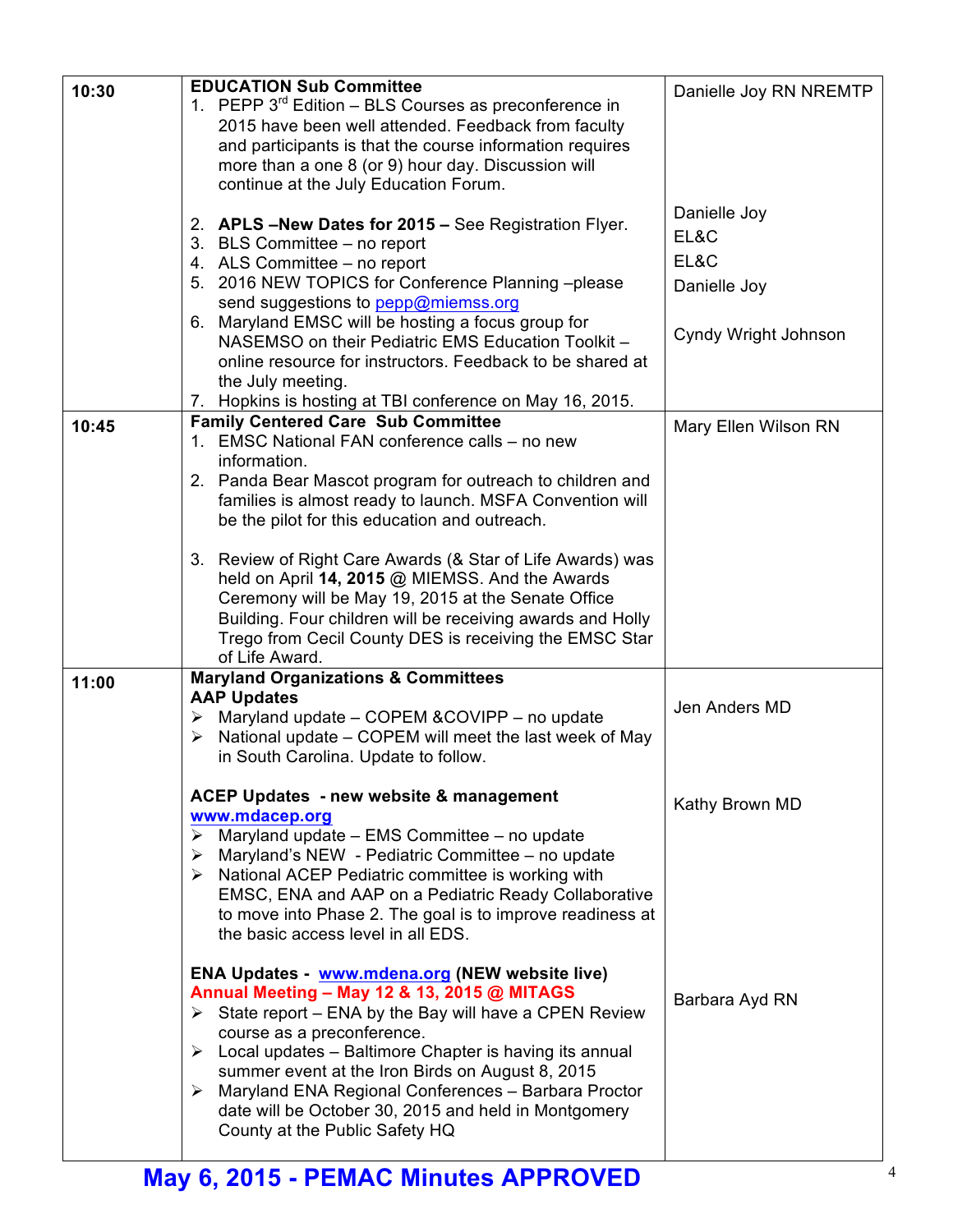|       | <b>SCHOOL HEALTH Updates</b>                                                                                                                                                                                                                                                                                                                                                                                                                                                                                                                     |                              |
|-------|--------------------------------------------------------------------------------------------------------------------------------------------------------------------------------------------------------------------------------------------------------------------------------------------------------------------------------------------------------------------------------------------------------------------------------------------------------------------------------------------------------------------------------------------------|------------------------------|
|       | > School Health committee(s) continues to work on<br>protocols for the use of Epi Pens in schools with goal of<br>implementation in the fall.<br>Update on School Emergency Health Guidelines - Laurel<br>➤<br>is leading a small group to revise the guidelines that are<br>used by lay persons in the schools – staff and teachers<br>that have no health care background. After reviewing NC,<br>FL, PA and NE 2011-2014 documents the workgroup will<br>add emergency preparedness resources for summer<br>production and fall distribution. | Laurel Moody RN              |
|       | <b>Critical Care Updates</b>                                                                                                                                                                                                                                                                                                                                                                                                                                                                                                                     |                              |
|       | $\triangleright$ AACN – conference updates listed                                                                                                                                                                                                                                                                                                                                                                                                                                                                                                | Liz Berg RN                  |
|       | $\triangleright$ AAP – no updates                                                                                                                                                                                                                                                                                                                                                                                                                                                                                                                | Charollete Glicksman MD      |
|       |                                                                                                                                                                                                                                                                                                                                                                                                                                                                                                                                                  | Jason Custer MD              |
|       | <b>Commercial Ambulance Service Advisory Committee</b><br>(CASAC @ MIEMSS)                                                                                                                                                                                                                                                                                                                                                                                                                                                                       | <b>Charles Boone NRP</b>     |
|       | $\triangleright$ NPR Courses – 2015 July and October                                                                                                                                                                                                                                                                                                                                                                                                                                                                                             | <b>Jill Dannenfelser EMT</b> |
|       | (SOCALR handling registration)<br>July 15, 2015 (W) @ Simulation Center at UMMS                                                                                                                                                                                                                                                                                                                                                                                                                                                                  |                              |
|       | October 8, 2015 (TH) @ Simulation Center at UMMS                                                                                                                                                                                                                                                                                                                                                                                                                                                                                                 |                              |
|       | $\triangleright$ SCT subcommittee – will meet at 2pm on July 15 <sup>th</sup> to go                                                                                                                                                                                                                                                                                                                                                                                                                                                              |                              |
|       | over proposed changes to the protocol chart on scope of<br>practice.                                                                                                                                                                                                                                                                                                                                                                                                                                                                             |                              |
|       | $\triangleright$ Neonatal subcommittee – has not met in 2015.                                                                                                                                                                                                                                                                                                                                                                                                                                                                                    |                              |
|       | Jurisdictional Affairs Committee (JAC @ MIEMSS)                                                                                                                                                                                                                                                                                                                                                                                                                                                                                                  |                              |
|       | $\triangleright$ BLS - no update                                                                                                                                                                                                                                                                                                                                                                                                                                                                                                                 | Jim Richardson EMT           |
|       | ALS - no update<br>$\blacktriangleright$<br>≻                                                                                                                                                                                                                                                                                                                                                                                                                                                                                                    | <b>Judy Micheliche NRP</b>   |
|       | Instructors - no update                                                                                                                                                                                                                                                                                                                                                                                                                                                                                                                          | Paul Masserelli NRP          |
| 11:30 | <b>Research and EVBG update</b>                                                                                                                                                                                                                                                                                                                                                                                                                                                                                                                  | Committee                    |
|       | 1. EMSC TI Grant updates - no updates                                                                                                                                                                                                                                                                                                                                                                                                                                                                                                            |                              |
|       | 2. Maryland Pediatric DART - Data Analysis &                                                                                                                                                                                                                                                                                                                                                                                                                                                                                                     | Jen Anders MD                |
|       | Research Team priorities from April meeting:                                                                                                                                                                                                                                                                                                                                                                                                                                                                                                     |                              |
|       | > Survey of EMS providers on Trauma Triage followed by                                                                                                                                                                                                                                                                                                                                                                                                                                                                                           |                              |
|       | focused interviews                                                                                                                                                                                                                                                                                                                                                                                                                                                                                                                               |                              |
|       | Twelve year review of RSI cases and followup<br>➤                                                                                                                                                                                                                                                                                                                                                                                                                                                                                                |                              |
|       | $\triangleright$ Request to NSC to analyze the next two years of Pain<br>Medication usage with the same model as the EBG                                                                                                                                                                                                                                                                                                                                                                                                                         |                              |
|       | NTHSA project.                                                                                                                                                                                                                                                                                                                                                                                                                                                                                                                                   |                              |
|       | Learning the capabilities of reporting from eMEDS<br>➤                                                                                                                                                                                                                                                                                                                                                                                                                                                                                           |                              |
|       |                                                                                                                                                                                                                                                                                                                                                                                                                                                                                                                                                  |                              |
|       | 3. NEDARC Scientific Writing Workshop will be held in                                                                                                                                                                                                                                                                                                                                                                                                                                                                                            |                              |
|       | August in Chicago. Contact Cyndy for more                                                                                                                                                                                                                                                                                                                                                                                                                                                                                                        |                              |
|       | information. Maryland EMSC can provide partial<br>scholarship for one person to attend.                                                                                                                                                                                                                                                                                                                                                                                                                                                          |                              |
| 11:45 | <b>Injury Prevention Sub Committee &amp; Updates</b>                                                                                                                                                                                                                                                                                                                                                                                                                                                                                             | <b>Contact Person:</b>       |
|       | <b>Please see Summaries from:</b>                                                                                                                                                                                                                                                                                                                                                                                                                                                                                                                |                              |
|       | 1. EMSC: CPS & OP Healthcare Project (SHA)                                                                                                                                                                                                                                                                                                                                                                                                                                                                                                       | Rich Lichenstein MD          |
|       | Tween Passenger Safety project please contact Susanne                                                                                                                                                                                                                                                                                                                                                                                                                                                                                            |                              |
|       | Ogaitis-Jones @ cps@miemss.org for materials and                                                                                                                                                                                                                                                                                                                                                                                                                                                                                                 | <b>Susanne Ogaitis Jones</b> |